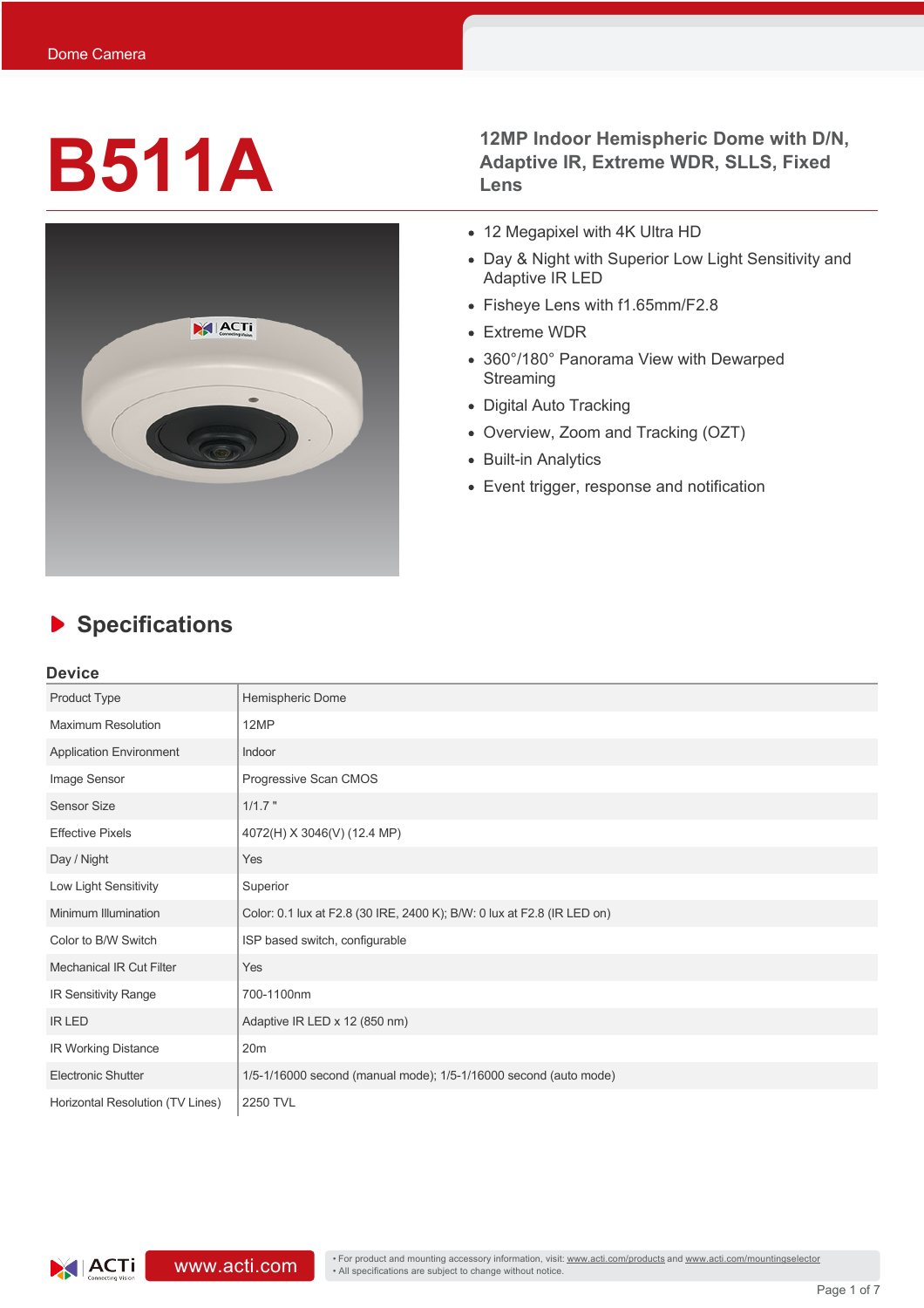| Dome Camera                                     |                                                                                                                                                                                                                                                                                                                                                                                                                                                                                                                                                                     |  |
|-------------------------------------------------|---------------------------------------------------------------------------------------------------------------------------------------------------------------------------------------------------------------------------------------------------------------------------------------------------------------------------------------------------------------------------------------------------------------------------------------------------------------------------------------------------------------------------------------------------------------------|--|
| S/N Ratio                                       | 56 dB                                                                                                                                                                                                                                                                                                                                                                                                                                                                                                                                                               |  |
|                                                 |                                                                                                                                                                                                                                                                                                                                                                                                                                                                                                                                                                     |  |
| Lens                                            |                                                                                                                                                                                                                                                                                                                                                                                                                                                                                                                                                                     |  |
| Focal Length                                    | Fixed focal, f1.65mm                                                                                                                                                                                                                                                                                                                                                                                                                                                                                                                                                |  |
| Aperture                                        | F <sub>2.8</sub>                                                                                                                                                                                                                                                                                                                                                                                                                                                                                                                                                    |  |
| Iris                                            | <b>Fixed iris</b>                                                                                                                                                                                                                                                                                                                                                                                                                                                                                                                                                   |  |
| Focus                                           | <b>Fixed focus</b>                                                                                                                                                                                                                                                                                                                                                                                                                                                                                                                                                  |  |
| Lens Mount                                      | Board mount                                                                                                                                                                                                                                                                                                                                                                                                                                                                                                                                                         |  |
| Horizontal Viewing Angle                        | 198.5° (overview area) 121.1° (high detail area)                                                                                                                                                                                                                                                                                                                                                                                                                                                                                                                    |  |
| <b>Vertical Viewing Angle</b>                   | 198.5° (Fisheye View)                                                                                                                                                                                                                                                                                                                                                                                                                                                                                                                                               |  |
| Overview, Zoom and Tracking<br>(OZT) technology | Yes (Pair of intelligent hemispheric camera with 195, 196, 197, 198 and 1915 speed dome camera)                                                                                                                                                                                                                                                                                                                                                                                                                                                                     |  |
| <b>Video</b>                                    |                                                                                                                                                                                                                                                                                                                                                                                                                                                                                                                                                                     |  |
| Compression                                     | H.264 (Baseline/ Main/ High profile), MJPEG                                                                                                                                                                                                                                                                                                                                                                                                                                                                                                                         |  |
| Maximum Frame Rate vs.<br>Resolution            | (Fisheye View) 18 fps at 4000 x 3000 30 fps at 2048 x 2048 30 fps at 1600 x 1200 30 fps at 1280 x 960 30 fps at<br>1024 x 1024 30 fps at 800 x 600 30 fps at 640 x 480 (Dewarped View) 10 fps at 4096 x 2160 (4K Ultra HD) 10 fps at<br>3840 x 2160 (4K Ultra HD) 30 fps at 1920 x 1080 30 fps at 1280 x 960 30 fps at 1280 x 720 30 fps at 800 x 600 30 fps<br>at 640 x 480 (ePTZ View) 30 fps at 1920 x 1080 30 fps at 1600 x 1200 30 fps at 1280 x 960 30 fps at 1280 x 720 30<br>fps at 1024 x 1024 30 fps at 800 x 600 30 fps at 640 x 480 30 fps at 320 x 240 |  |
| View Mode                                       | Fisheye View Dewarped View 270-degree Corner View Multiple View ePTZ View                                                                                                                                                                                                                                                                                                                                                                                                                                                                                           |  |
| Multi-Streaming                                 | Simultaneous triple streams based on three configurations                                                                                                                                                                                                                                                                                                                                                                                                                                                                                                           |  |
| <b>Bit Rate</b>                                 | 128Kbps - 12Mbps (per stream)                                                                                                                                                                                                                                                                                                                                                                                                                                                                                                                                       |  |
| <b>Bit Rate Mode</b>                            | Constant, Variable                                                                                                                                                                                                                                                                                                                                                                                                                                                                                                                                                  |  |
| Wide Dynamic Range                              | Extreme WDR (130 dB)                                                                                                                                                                                                                                                                                                                                                                                                                                                                                                                                                |  |
| Image Enhancement                               | White Balance, Brightness, Contrast, Sharpness, Automatic gain control, Flickerless, Defogging                                                                                                                                                                                                                                                                                                                                                                                                                                                                      |  |
| Digital Noise Reduction                         | $2D + 3D$ DNR                                                                                                                                                                                                                                                                                                                                                                                                                                                                                                                                                       |  |
| Privacy Mask                                    | 8 configurable regions                                                                                                                                                                                                                                                                                                                                                                                                                                                                                                                                              |  |
| <b>Text Overlay</b>                             | Yes                                                                                                                                                                                                                                                                                                                                                                                                                                                                                                                                                                 |  |
| <b>Built-in Analytics</b>                       | Object Based Motion Detection, Tampering Detection, Shock Detection, Digital Auto Tracking, Object Line Crossing<br>Detection, Object Enter Area Detection, Missing Object Detection, Unattended Object Detection, Object Loitering<br>Detection                                                                                                                                                                                                                                                                                                                    |  |
| Server-based Analytics                          | Object Line Counting, People Counting, Face Detection, Object Based Motion Detection, Tamper, Object Line<br>Crossing Detection, Object Enter Area Detection, Missing Object Detection, Unattended Object Detection, Smoke<br>Detection, Heat Map, Dwell Time, People Queue Detection, (Require PC-based or standalone IVS or ALPR Server.<br>Contact ACTi support for recommendations on how to maximize analytical accuracy)                                                                                                                                      |  |
| Image Orientation                               | Flip, Mirror                                                                                                                                                                                                                                                                                                                                                                                                                                                                                                                                                        |  |
| <b>IVS</b> performance                          | Certain algorithms may require more computing power, which may limit the number of algorithms that can be<br>concurrently used in the camera. Please test the actual performance before using in a project.                                                                                                                                                                                                                                                                                                                                                         |  |
| <b>Audio</b>                                    |                                                                                                                                                                                                                                                                                                                                                                                                                                                                                                                                                                     |  |
| Audio Type                                      | 2-way, Built-in Microphone, Mic-in, Line-in, Line-out                                                                                                                                                                                                                                                                                                                                                                                                                                                                                                               |  |
| <b>Audio Compression</b>                        | 8 kHz, 16 bit encoding, Mono, PCM, G.711                                                                                                                                                                                                                                                                                                                                                                                                                                                                                                                            |  |

**ACTi** connecting Vision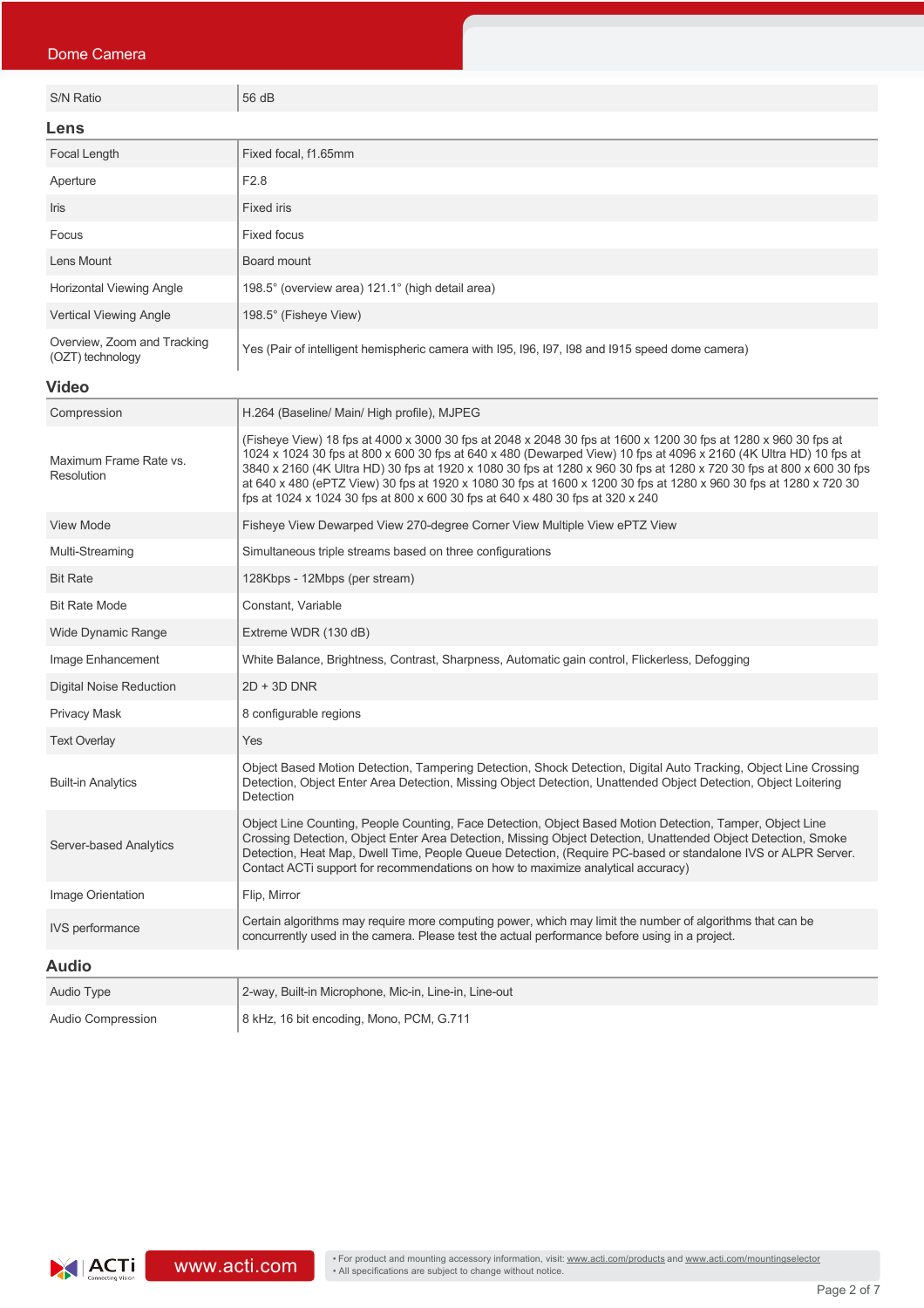### **Network**

| Network Protocol & Service | . IPv4/v6, TCP, UDP, DHCP, PPPoE, HTTP, HTTPS, DNS, DDNS, NTP, RTP, RTSP, RTCP, SMTP, FTP, IGMP, ICMP,<br>ARP, Bonjour, UPnP, QoS, SNMP, IEEE 802.1X |
|----------------------------|------------------------------------------------------------------------------------------------------------------------------------------------------|
| Ethernet Port              | 1 x RJ-45 connector                                                                                                                                  |
| Security                   | IP address filtering, HTTPS encryption, Password protected user level, Anonymous login, IEEE 802.1X network access<br>control                        |

**Video Analytics**

| <b>Analysis Source Type</b> | Video                                                                                                                                                                                                                                                                                                                                                                                                         |  |
|-----------------------------|---------------------------------------------------------------------------------------------------------------------------------------------------------------------------------------------------------------------------------------------------------------------------------------------------------------------------------------------------------------------------------------------------------------|--|
| Metadata Accuracy           | Standard                                                                                                                                                                                                                                                                                                                                                                                                      |  |
| Event                       |                                                                                                                                                                                                                                                                                                                                                                                                               |  |
| <b>Event Trigger</b>        | Video motion detection (10 included and excluded polygons regions), External device through digital input, Sound<br>detection, Intelligent event detection,                                                                                                                                                                                                                                                   |  |
| Event Response              | Notify control center, Go to ePTZ preset point or preset tour, Change camera settings, Command other devices, E-mail<br>notification with snapshots, Play the audio file, Push notification to mobile device, Save video to local storage, Save<br>video or snapshot to local storage, Upload video to NVR server, Upload video or snapshot to FTP server, Activate<br>external device through digital output |  |

## **Integration**

| <b>Unified Solution</b>  | Fully compatible with ACTi software             |
|--------------------------|-------------------------------------------------|
| Software Development Kit | Yes                                             |
| <b>GPS Position</b>      | Manual setting                                  |
| <b>ONVIF Compliant</b>   | Yes, Profile S, Profile G, Profile T, Profile Q |
| GB28181 Compliant        | Yes                                             |
| Web Browser              | IE 11                                           |
| Auto Firmware Upgrade    | Yes                                             |

#### **Interface**

| Audio Interface      | 1/1, 3.5mm Phone Jack, Built-in microphone                             |
|----------------------|------------------------------------------------------------------------|
| Local Storage        | MicroSDHC, MicroSDXC Memory Card Slot (card not included, up to 256GB) |
| Digital Input/Output | 1/1 (Terminal block)                                                   |

# **General**

| ovnom                        |                                                                                                                             |
|------------------------------|-----------------------------------------------------------------------------------------------------------------------------|
| Power Source                 | PoE Class 3 (IEEE802.3af), DC 12V                                                                                           |
| <b>Power Consumption</b>     | 7.17 W (PoE)                                                                                                                |
| Weight                       | 446g (0.983lb)                                                                                                              |
| <b>Dimensions</b>            | $(\emptyset$ x H): 149.10mm x 43.00mm (5.9" x 1.7")                                                                         |
| <b>Environmental Casing</b>  | <b>No</b>                                                                                                                   |
| Mount Type                   | Surface, Gang Box, Flush, Pendant, Converter for NPT Standard Mounts, Tilted Mount, Wall Mount, Pole Mount, Corner<br>Mount |
| <b>Starting Temperature</b>  | $-10^{\circ}$ C ~ 50°C (14°F ~ 122°F)                                                                                       |
| <b>Operating Temperature</b> | $-10^{\circ}$ C ~ 50°C (14°F ~ 122°F)                                                                                       |
| <b>Operating Humidity</b>    | 10% - 85% RH                                                                                                                |
| Approvals                    | CE, FCC, UL (for optional PoE injector and power adapter)                                                                   |
| Warranty                     | 3 Year(s). For extended warranty offering, see http://www.acti.com/support/warranty                                         |
|                              |                                                                                                                             |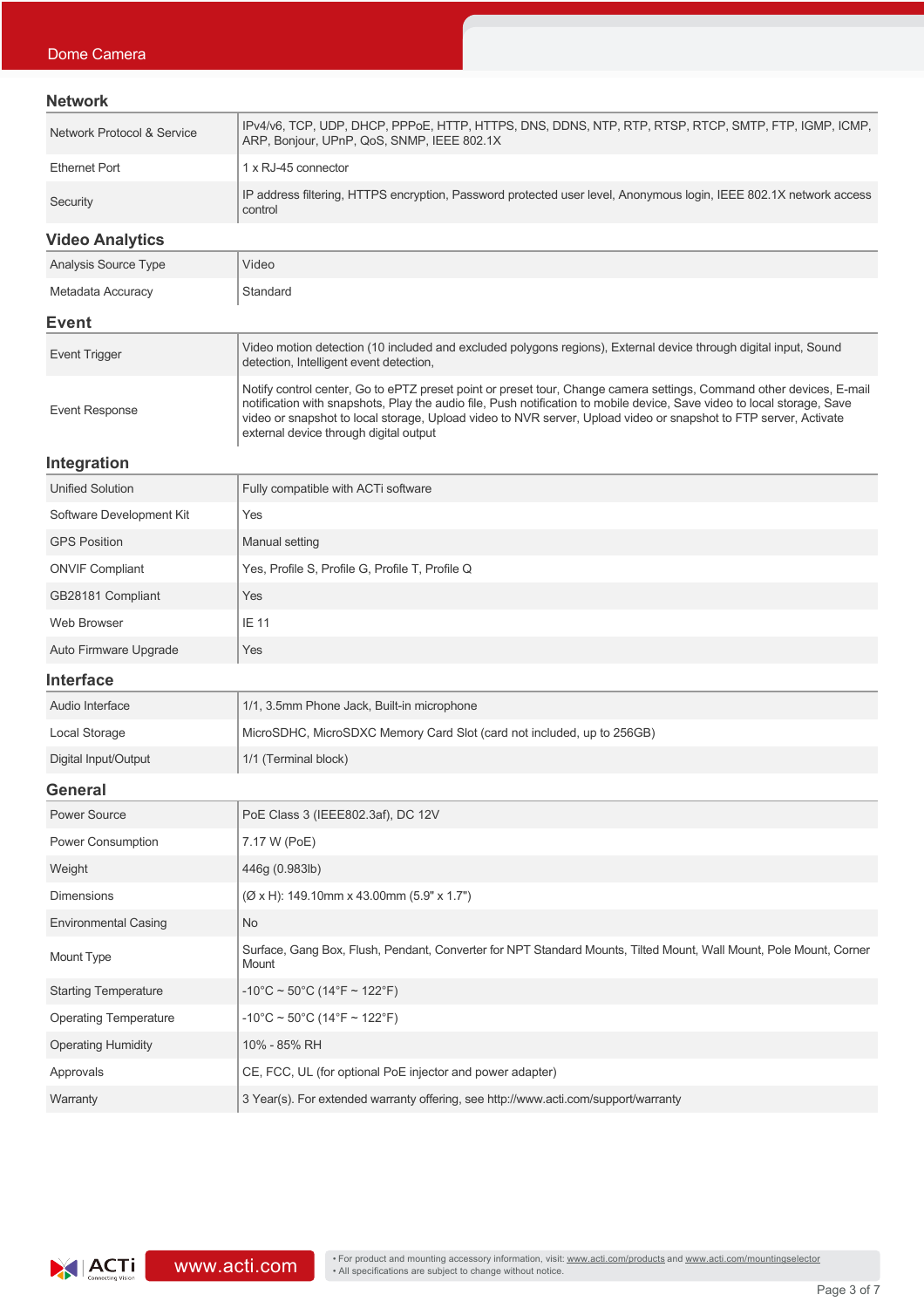# **Photo Indication**



**Dimension Diagram**









- **8** Ethernet Port
- **9** Built-in Microphone

Unit: mm [inch]

**WWW.acti.com/mountingselector** • For product and mounting accessory information, visit: www.acti.com/products and www.acti.com/mountingselector • All specifications are subject to change without notice.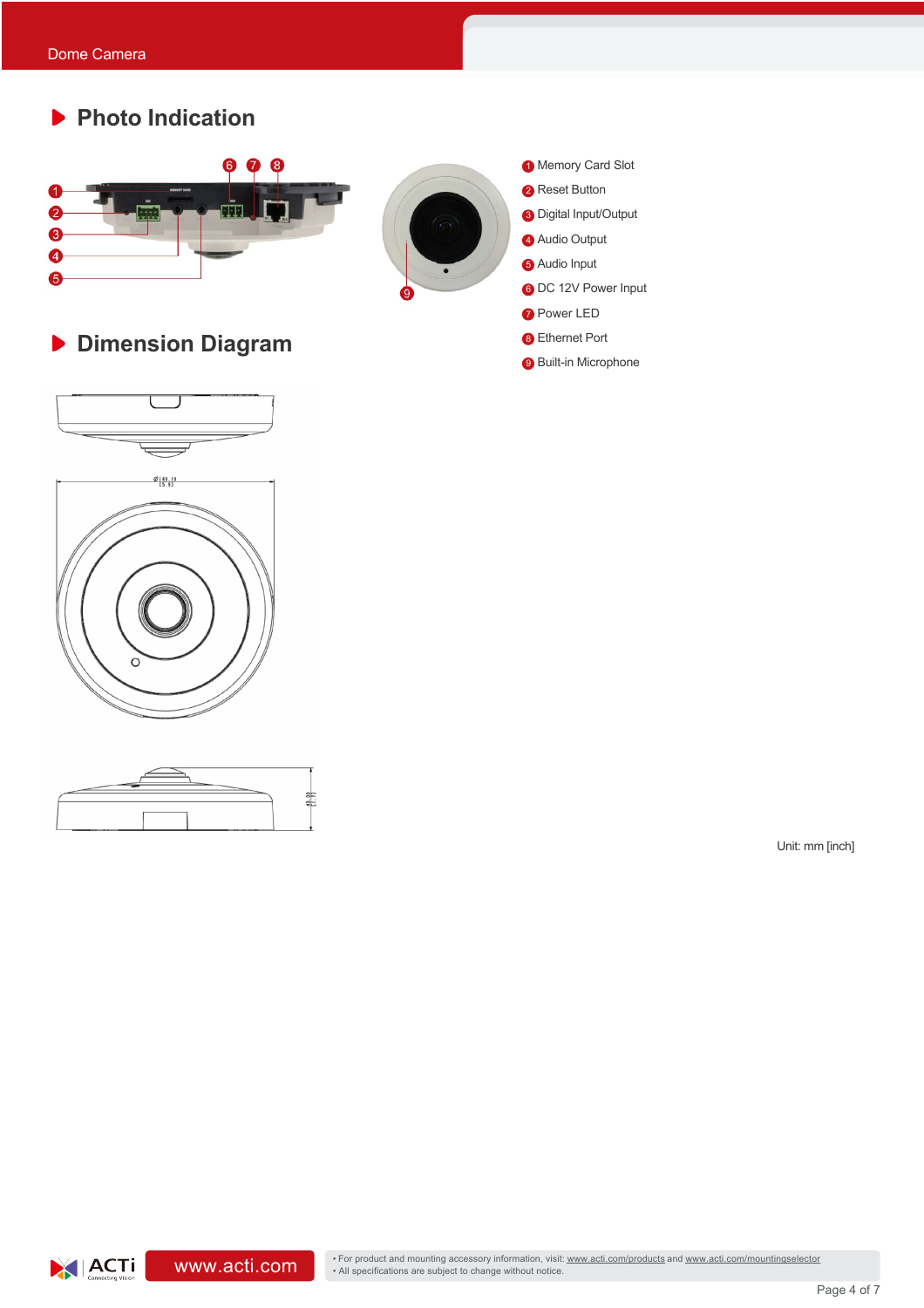# **Related Products**

### **Mounting Accessories - Camera Mount**

| <b>PMAX-0101</b>                               |                     | Mount Kit for all Dome Cameras (except Mini Domes)                                                                                                 |
|------------------------------------------------|---------------------|----------------------------------------------------------------------------------------------------------------------------------------------------|
| PMAX-0102                                      |                     | Straight Tube                                                                                                                                      |
| PMAX-0103                                      |                     | Straight Tube with Bracket                                                                                                                         |
| PMAX-0104                                      |                     | <b>Extension Tube</b>                                                                                                                              |
| PMAX-0302                                      |                     | Gooseneck with Bracket                                                                                                                             |
| PMAX-0303                                      |                     | Gooseneck                                                                                                                                          |
| PMAX-0313                                      |                     | Heavy Duty Wall Mount for Indoor Domes (for B5x, B6x, D6x, E6x, I5x)                                                                               |
| PMAX-0320                                      |                     | Tilted Wall Mount for Indoor Hemispheric Cameras with IR LED                                                                                       |
| <b>PMAX-0338</b>                               |                     | 35-Degree Tilted Wall Mount for Fisheye and Hemispheric Cameras                                                                                    |
| PMAX-0402                                      |                     | Corner Mount                                                                                                                                       |
| <b>PMAX-0503</b>                               |                     | Pole Mount (for PMAX-0102, PMAX-0312, PMAX-0313, PMAX-0314, PMAX-0702, PMAX-1106, PMAX-<br>1107), supports 5.25" to 8.5" Poles                     |
| PMAX-0702                                      | T                   | Junction Box for PTZ and Dome Cameras                                                                                                              |
| <b>PMAX-0804</b>                               |                     | Gang Box Converter for Outdoor Domes, supports Two-Gang Boxes                                                                                      |
| PMAX-0808                                      |                     | Converter Ring, 1.5" NPT for Third-Party Mounting Accessories                                                                                      |
| PMAX-1011                                      | $\epsilon_{\rm nt}$ | Flush Mount Kit (for B511)                                                                                                                         |
|                                                |                     | Note: Some mounting accessories may need additional accessories for installation. Please check www.acti.com/mountingselector for more information. |
| <b>Power Supply Accessories - PoE Injector</b> |                     |                                                                                                                                                    |

PPOE-0001 • • • POE Injector IEEE 802.3af compliant, AC 100~240V, with universal connectors

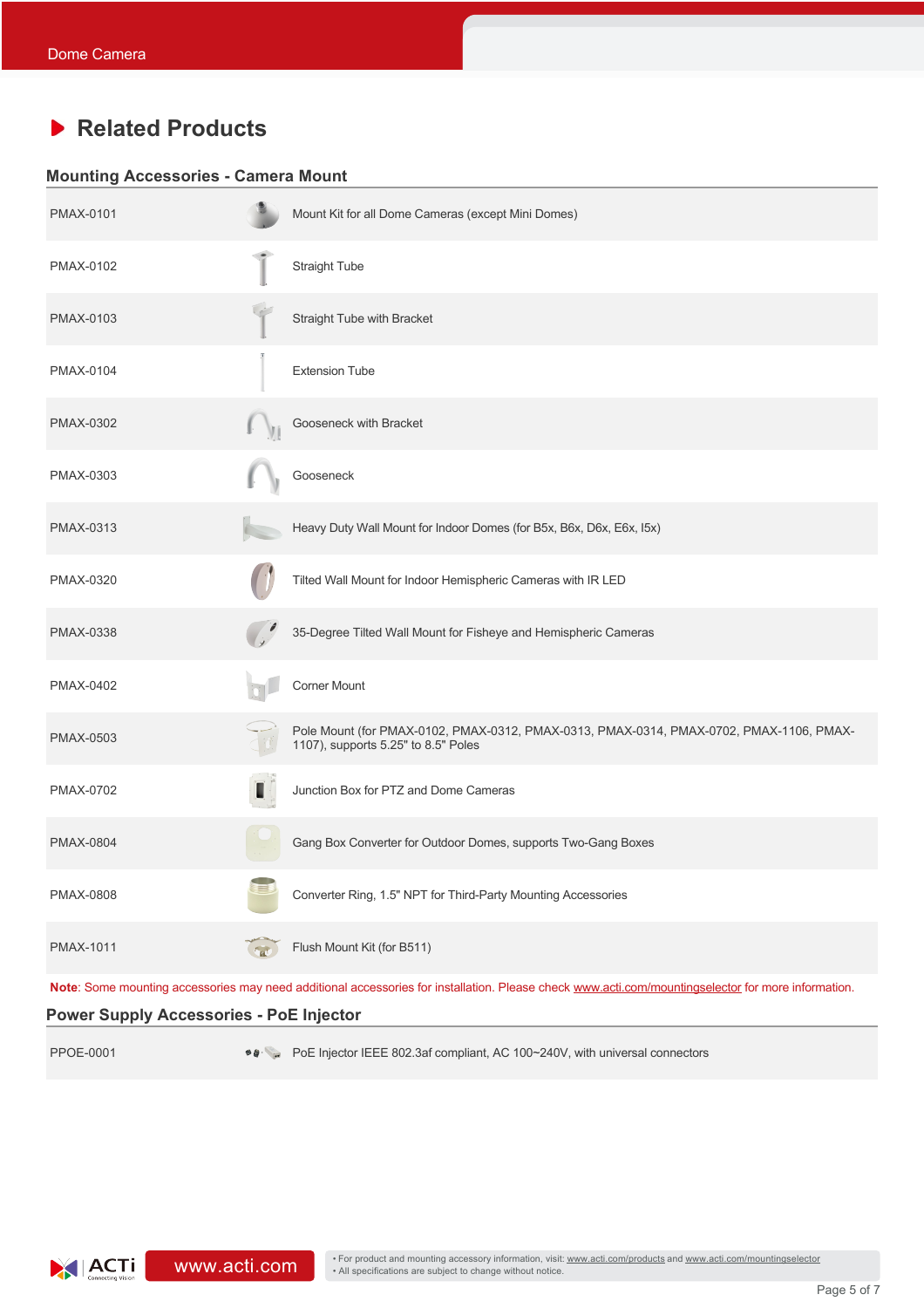| <b>Network &amp; Storage Peripherals - Data Switch</b> |   |                                                                                                      |
|--------------------------------------------------------|---|------------------------------------------------------------------------------------------------------|
| <b>PPSW-0100</b>                                       |   | PLANET FGSD-910HP 8-Port 802.3at PoE Switch (PoE Budget 120W)                                        |
| <b>PPSW-0101</b>                                       |   | PLANET GS-4210-8P2T2S 8-Port Gigabit 802.3at Managed PoE Switch (PoE Budget 240W)                    |
| <b>PPSW-0102</b>                                       |   | PLANET FGSD-1011HP 8-Port 802.3at PoE Switch (PoE Budget 120W)                                       |
| <b>PPSW-1101</b>                                       |   | PLANET GS-4210-24PL4C 24-Port Gigabit 802.3at Managed PoE Switch (PoE Budget 440W)                   |
| <b>PPSW-2101</b>                                       |   | 4-Port 802.3at PoE Switch (PoE Budget 62W)                                                           |
| <b>PPSW-3100</b>                                       |   | PLANET FGSW-1816HPS 16-Port 802.3at PoE Switch (PoE Budget 220W)                                     |
| <b>Extenders - PoE Extender</b>                        |   |                                                                                                      |
| <b>PPEX-0100</b>                                       |   | Veracity OUTREACH Max Power over Ethernet (PoE) Extender                                             |
| <b>Extenders - PoE over Coaxial Extender Kit</b>       |   |                                                                                                      |
| <b>PPOC-0100</b>                                       |   | Planet LRP-101C-KIT Power over Coax Adapter Kit                                                      |
| <b>Audio Devices - Microphone</b>                      |   |                                                                                                      |
| <b>PMIC-0100</b>                                       |   | Active Microphone Omnidirectional for all Cameras with Line-in Audio                                 |
| <b>PMIC-0200</b>                                       |   | Passive Microphone Omnidirectional for all Cameras with Mic-in Audio using 3.5mm Phone Jack          |
| <b>Illuminators - IR LED Illuminator</b>               |   |                                                                                                      |
| PLED-0200                                              |   | SPINLUX (SL-A2IRXX10-24CL) IR Illuminator 10° Angle with 120 m approx. range                         |
| PLED-0201                                              |   | SPINLUX (SL-A2IRXX25-24CL) IR Illuminator 25° Angle with 50 m approx. range                          |
| <b>PLED-0202</b>                                       |   | SPINLUX (SL-A2IRXX35-24CL) IR Illuminator 35° Angle with 25 m approx. range                          |
| <b>Product Demo - Camera Demo Kit</b>                  |   |                                                                                                      |
| <b>PCDK-0001</b>                                       | ⋓ | Camera Demo Kit Rack Box (350 x 550 x 140 mm) for all cameras except Mini Domes                      |
| <b>Installation Support - Camera Installation Kit</b>  |   |                                                                                                      |
| PMON-1001-010                                          |   | Camera Installation Kit for use with iOS Device with belt bag, battery and charger (US, AC 110~240V) |

Dome Camera